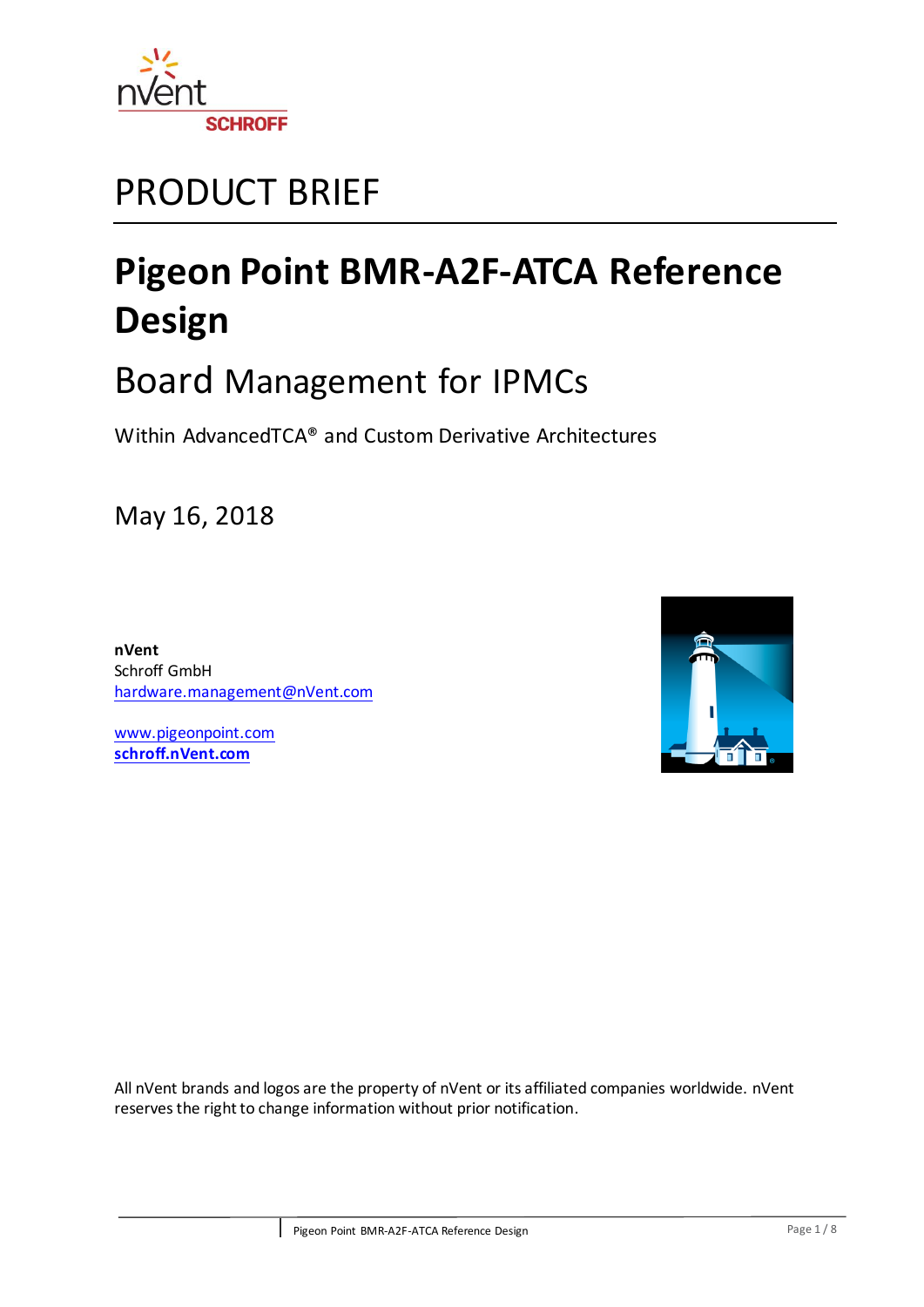

The BMR-A2F-ATCA design is one of a series of Pigeon Point Board Management Reference (BMR) designs. This member of the series provides an IPM Controller (IPMC) for AdvancedTCA and custom derivative architectures; it is based on the SmartFusion intelligent mixed-signal FPGA from Microsemi Corporation.

This reference design is delivered in a Pigeon Point Board Management Starter Kit (which is detailed in a separate Product Brief).

#### **The kit includes:**

- A SmartFusion FPGA design that implements the core of an IPMC, working with the Cortex-M3 ARM processor and supporting peripherals in the microcontroller subsystem (MSS). This design is ready to be adapted for your board or other intelligent Field Replaceable Unit (FRU).
- Schematics for a corresponding IPMC subsystem, ready for integration into the schematic for your board, with adaptation as necessary
- Firmware for that subsystem, delivered in source form and with development tools ready for simple and quick adaptation to your requirements
- One-stop support from nVent experts for schematics, firmware and software used in developing and delivering your Pigeon Point BMR-based IPMC
- Complementary support from Microsemi for the FPGA design, including adaptations to meet the specific needs of your board



The photo in the left column shows the core of a BMR-A2F IPMC. The active components are:

- The A2F200 intelligent mixed-signal FPGA
- Dual IPMB buffers to isolate the IPMC from the dual redundant IPMB-0 implemented on the backplane
- An external oscillator to provide the operating frequency

#### **Specification compliant and interoperability tested**

- PICMG 3.0 R3.0 as amended by ECN 3.0-3.0- 001, the AdvancedTCA base specification, plus HPM.1 R1.0, the Firmware Upgrade specification
- HPM.2 and HPM.3, the LAN-attached IPM Controller and DHCP-assigned Platform Management Parameters specifications (revisions R1.1 and R2.0, respectively)
- IPMI v1.5, document revision 1.1 and the relevant subset of IPMI v2.0, document revision 1.0, plus relevant errata
- PICMG 3.0, HPM 2/3 and IPMI 2.0 compliance includes support for Internet Protocol version 6 (IPv6)
- Thoroughly tested with other management components at PICMG TCA-IWs (Interoperability Workshops)
- Compliance tested with Polaris Networks' ATCA Tester

#### **Highly adaptable, including for custom, derivative management architectures**

- Usable for blades in bladed systems or for main system boards in non-bladed systems, such as appliances
- Independent of number, size and physical form factors of boards
- Board hot swap support available, but need not be used
- Interface to higher level management can be based on either I<sup>2</sup>C or Ethernet, among other options
- Allows integration of standards-based boards with proprietary architecture boards within a single bladed system, if desired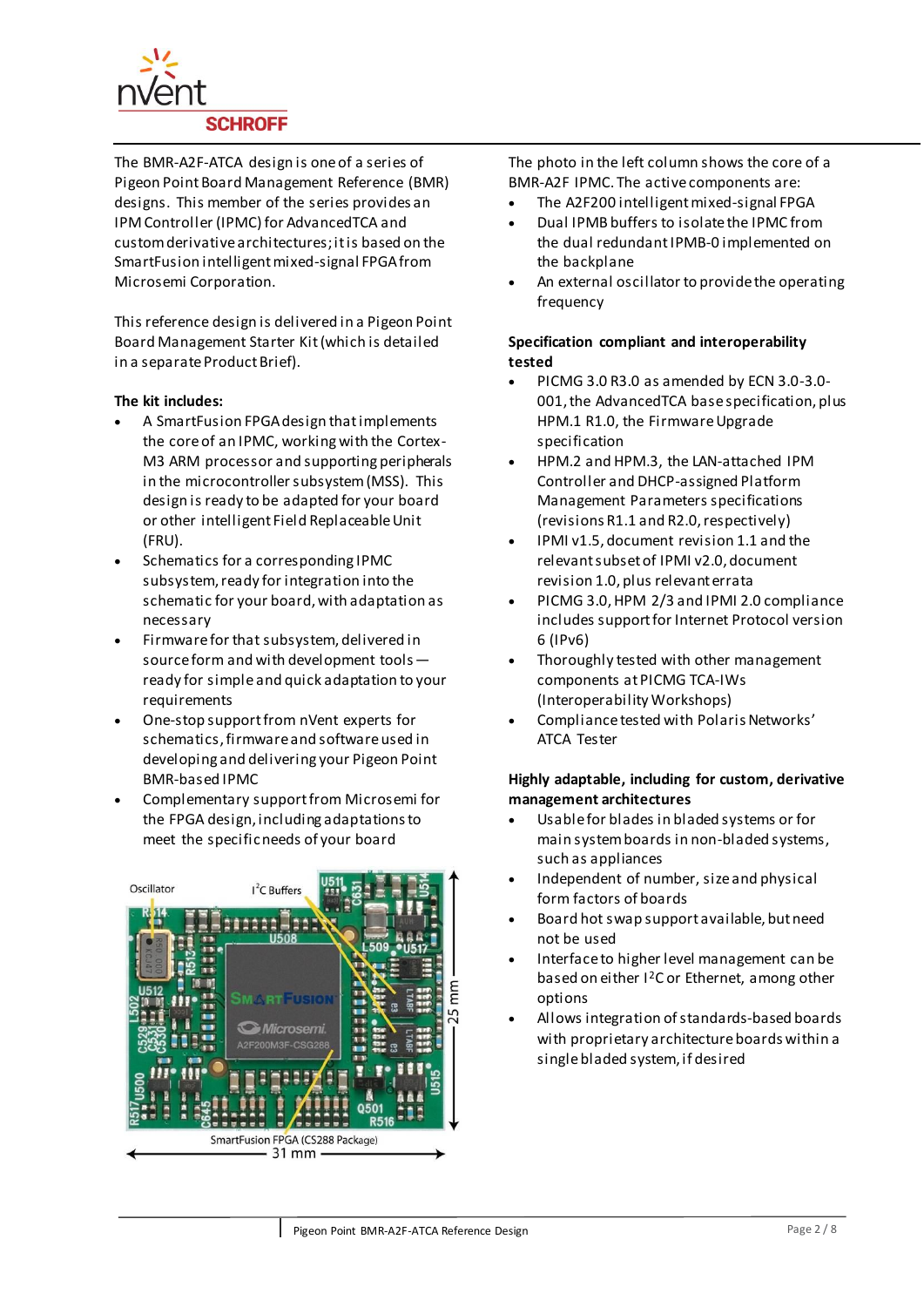

#### **Full support for core hardware requirements**

- 32-bit Cortex-M3 operating at 80 MHz for IPMC firmware execution
- IPMI-aware monitoring of designated SmartFusion analog sensors via SmartFusion's programmable analog subsystem, without using Cortex-M3 processor cycles
- Supports A2F200/500 variants, including CS288, FG256 and FG484 packages
- Payload voltage monitoring (including 48V supply)
- Thermal sensors (internal SmartFusion temperature monitors with external bipolar transistors and/or external DS75 digital sensors)
- Direct LAN attachment interface or sideband LAN attachment interface implemented via either non-proprietary Network Controller Sideband Interface (NC-SI) or Intel-proprietary SMBus sideband interface to payload NCs, capable of handling IPMI over LAN (including Serial over LAN, HPM.1 upgrades, IPMB trace access and other HPM.2-compliant extensions)
- HPM.2-compliant extended inactive state management, including extended management power support
- ATCA hot swap interfaces (handle and blue LED)
- Dual redundant IPMB-0
- Hardware address detection from backplane
- FRU LED management
- Payload power supply controls (multiple voltage levels)
- Control of E-Keying governed fabric interfaces
- Optional persistence of above controls across IPMC resets
- Optional local System Event Log (SEL)
- Optional infrastructure for non-intelligent Rear Transition Modules
- UART- or LPC/KCS-based payload interface
- UART-based serial debug interface

#### **Optional support for special purpose functionality**

- Telco (dry contact) alarm management, including choice of IPMI interfaces: ATCAdefined or Pigeon Point specific
- Shelf FRU information SEEPROM access

#### **Small footprint**

 Core IPMC can fit in the following packagedependent footprints: 25mm x 31mm (CS288), 29.5mm x 34mm (FG256) or 34mm x 44mm (FG484)

#### **Programmable analog subsystem eliminates Cortex-M3 processor cycles for monitoring analog sensors**

- Within Analog Compute Engine, Sample Sequencing Engine (SEE) monitors up to 32 SmartFusion analog inputs, with Post Processing Engine (PPE) configurable to do IPMI-compatible processing of the readings including threshold detection
- Only readings that cross thresholds result in interrupts to the Cortex-M3 processor
- Fully configurable sensor sampling and threshold details, using Microsemi MSS Configurator tool

#### **Instance-specific information storage in SmartFusion FlashROM**

- Optional support in firmware for retrieving instance-specific information (such as a board serial number) from special 1 Kbit FlashROM area that can only be written via JTAG
- Coordinates with Microsemi tool facilities to allow automatic serializing of successively programmed SmartFusion devices

#### **Adaptable and extendable FPGA design**

- Initial FPGA design provided in several variants (e.g. for different package sizes), can be used directly or modified
- Potential modifications include adding or removing Microsemi IP blocks, adding custom logic and/or IP blocks, changing device pin assignments, if necessary

#### **Comprehensive, readily adaptable firmware**

- All mandatory and many optional IPMI/ATCA commands supported over the backplane IPMB-0
- Numerous Pigeon Point extension commands, primarily used over the payload and serial debug interfaces
- Payload alert notifications over payload interface for sensor events and receipt of reset/shutdown commands
- PICMG HPM.1 firmware upgrade support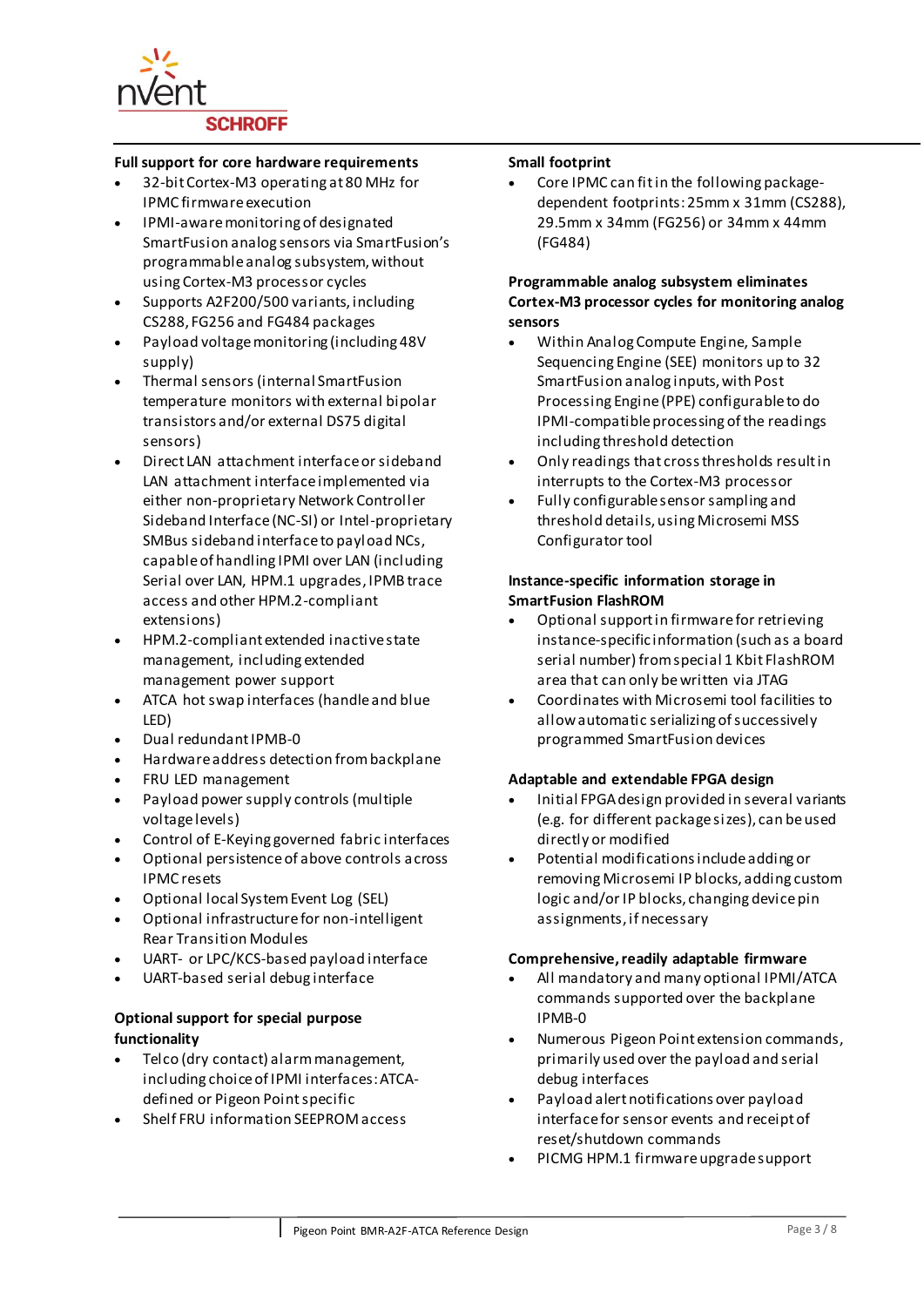

 Simple—but highly flexible—configuration of firmware features

#### **Sophisticated, HPM.1-compliant support for firmware upgrades**

- Firmware upgrades over any IPMI interface to the IPMC, with redundant copies and automatic fallback after failed upgrade
- IPMC is fully functional during upgrade
- Bootloader can be upgraded without using JTAG
- Framework for managing firmware upgrades that include changes in data structures that are preserved across IPMC resets to eliminate disruptive upgrades
- IPMC FRU Information implemented as additional HPM.1 component, allowing FRU Information upgrades independently of firmware
- Optional upgrades via IPMI over LAN interface
- Open source ipmitool supplied as upgrade agent
- HPM.1 compliance means that any compliant upgrade agent can upgrade any compliant IPMC

#### **Optional support for non-intelligent Rear Transition Modules (RTM**)

- $\bullet$  Includes specific hardware and firmware support for interface between front board and RTM
- Assumes no management controller on RTM; RTMs equipped with Module Management Controller need corresponding BMR-A2F Carrier IPMC facilities (see separate product brief)
- Allows compliance with ATCA requirements regarding how an RTM is represented by the IPMC

#### **Choice of serial interface protocols (SIPL variants) supported via UARTs to payload processor and serial debug interface**

- SIPL-TM, based on IPMI-defined Terminal Mode of the Serial/Modem Interface,
- SIPL-BM based on IPMI-defined Basic Mode,
- Either protocol selectable individually for either serial interface
- SIPL-TM: human-oriented and ASCII-based, intended primarily for the serial debug interface
- SIPL-BM: machine-oriented and binary-based, intended primarily for the UART-based payload interface
- Both protocols use encoded forms of raw IPMI messages, which are handled by the IPMC essentially like IPMB messages

#### **Optional use of LPC/KCS for payload interface<sup>1</sup>**

- Enabled in lieu of UART-based payload interface
- Based on IPMI-defined KCS variant of IPMI System Interface, implemented over LPC in Microsemi CoreLPC
- Facilitates use of existing IPMI software on payload processor, which often interfaces with management controller via KCS

#### **Optional Simple Network Stack**

- Ethernet layer, including drivers for SmartFusion Ethernet MAC and for SMBus sideband link to selected Intel NCs
- Internet Protocol (IP) layer, which cooperates with ARP module to resolve IP address to MAC addresses
- IP-based protocol layer, including UDP and ICMP
- Provides foundation for application protocols, such as RMCP and RMCP+

<sup>-</sup><sup>1</sup> LPC/KCS implements the IPMI-defined Keyboard Controller Style interface using the Low Pin Count version of the Peripheral Component Interconnect (PCI) bus that is used for access to low speed peripherals such as management controllers.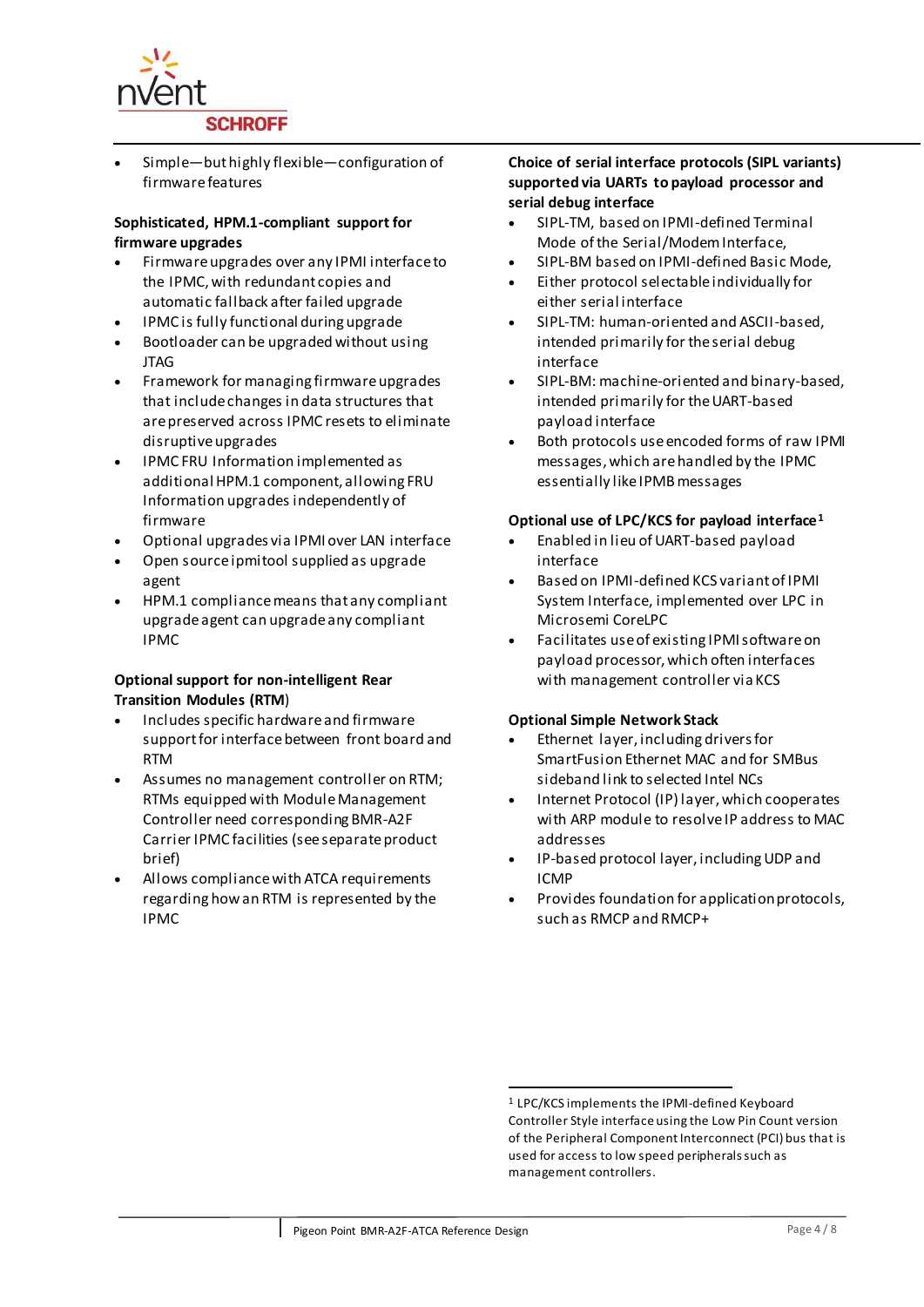

#### **Optional HPM.2 IPMI over LAN**

- Primary client of simple network stack
- IPMI 2.0 compliant implementation of extended Remote Management Control Protocol (RMCP+), including session establishment
- RMCP+ compliant authentication, integrity and confidentiality, specifically via the following algorithms (all using IPMI 2.0 compliant random number generation):
	- Authentication: HMAC-SHA1
	- Integrity: HMAC-SHA1-96
	- Confidentiality: AES-CBC-128
- IPMI over LAN and SoL payload types in RMCP+, with framework for supporting further payload types
- Enables HPM.1 firmware upgrades and HPM.2 IPMI trace collection via LAN channel
- Optional HPM.3 IPv4 or IPv6 parameter assignment via direct interaction with DHCPv4 or DHCPv6 server or by Shelf Manager<sup>2</sup> or other proxy
- Supported LAN interfaces with SmartFusion RMII-equipped Ethernet MAC include:
	- NC-SI<sup>3</sup>, tested with selected Intel NCs
	- UMP (Universal Management Port, a Broadcom predecessor to NC-SI), tested with Broadcom BCM5714C
	- Direct Ethernet, where the LAN connection is dedicated to management traffic, not shared with the payload
- Additional supported LAN interface with SMBus sideband interface: Intel-proprietary pass-through

#### **Optional support for HPM.2 extended inactive state management and extended management power**

 Extended inactive state management support, enables LAN attach facilities (including IPMI over LAN, Serial over LAN and IPMI trace collection) to operate even when IPMCmanaged FRU is not active (e.g., set up and

l

enabled before payload is powered for first time), greatly increasing diagnostic visibility benefits

- Extended management power support can be implemented in an IPMC if LAN attach configuration requires more than specification-defined 15 W management power.
- Shelf Manager queries IPMC for extended management power needs
- If needed, Shelf Manager allocates additional power for IPMC, separate from payload power
- Example need scenario: extended management power domain (IPMC plus LAN attach Ethernet controller) requires > 15 W of power



<sup>2</sup> The Pigeon Point Shelf Manager can be configured to assign IPv4 address parameters to LAN-attached IPMCs via HPM.3-defined mechanisms.

<sup>3</sup> NC-SI is an open specification published by the Distributed Management Task Force (DMTF, [www.dmtf.org\)](http://www.dmtf.org/) that uses the Reduced Media Independent Interface (RMII) as the physical transport between the network and management controllers.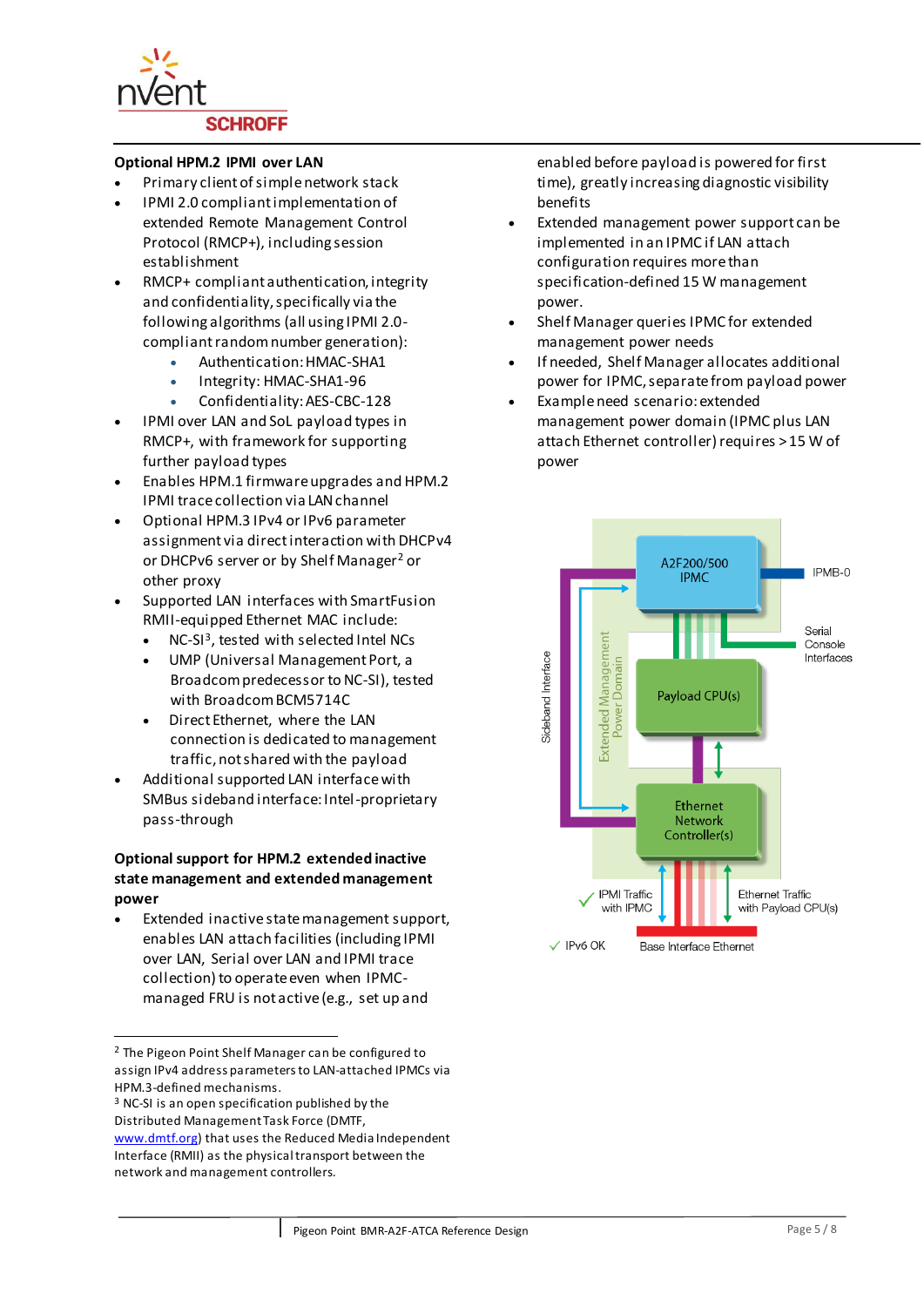

#### **Optional HPM.2 Serial over LAN (SoL)**

- Uses HPM.2 IPMI over LAN facility to support Serial over LAN via NC-SI, UMP, or Intelproprietary pass-through on SMBus or a direct Ethernet connection
	- Payload SoL requires separate physical UART connection between payload and IPMC
	- SoL for IPMC serial debug interface available, also
	- HPM.2 SOL extensions allow up to 15 concurrent SOL sessions, each with specific serial ports accessible to the IPMC, user chosen from up to 255 physical on-board serial ports
- Supplied open source ipmitool can be used as SoL client

#### **Optional local System Event Log (SEL)**

- Requires SEEPROM storage on board
- IPMI compliant System Event Log for events generated on the FRU(s) represented by the IPMC
- Can provide a useful historical record of events that have been recorded during operation of a board, perhaps for use in board diagnosis at a maintenance depot
- Events are also forwarded to Shelf Manager, as required by ATCA

#### **Optional support for persistent modifications to Sensor Data Records**

- Non-volatile copy of SDR Repository can be configured in on-board SEEPROM
- Sensor threshold and hysteresis values can be configured dynamically via extension commands, and are thereafter persistent across power cycles and resets of the board

#### **Optional support for payload-controlled sensors**

- Allows sensors that are implemented by the payload (e.g. an I<sup>2</sup>C sensor connected to the payload CPU) but exposed by the IPMC as its own
- Covers discrete and threshold sensors

#### **Optional support for persistent configuration parameters**

- Parameters preserve values across IPMC power cycles and resets
- Used for most persistent data, such as serial port parameters, LAN and SoL parameters
- Framework for such treatment of other parameters, including those in custom firmware extensions

#### **Simple, but powerful, firmware configuration mechanisms**

- Configuration variables in a single config.h source file parameterize and determine inclusion/exclusion of subsystems during firmware image build
- Configuration data for programmable analog created in MSS Configurator, imported into BMR build
- Binary configuration files for FRU Information and Sensor Data Records (SDR) merged into firmware image
- FRU Information and SDR files produced from textual representations by special supplied compilers

#### **Comprehensive Cortex-M3 development environment**

- Uses cross GNU C compiler and binary utilities for Cortex-M3 processor
- x86-based Linux-based development environment included with BMR-A2F-ATCA Starter Kit (based on Mentor Graphics Sourcery Code Bench G++ Lite toolchain)
- Windows-based development environment (the Microsemi SoftConsole Integrated Development Environment) available for download from Microsemi
- JTAG-based firmware download using Microsemi FlashPro3/4 JTAG programmer (FlashPro4 included with Starter Kit)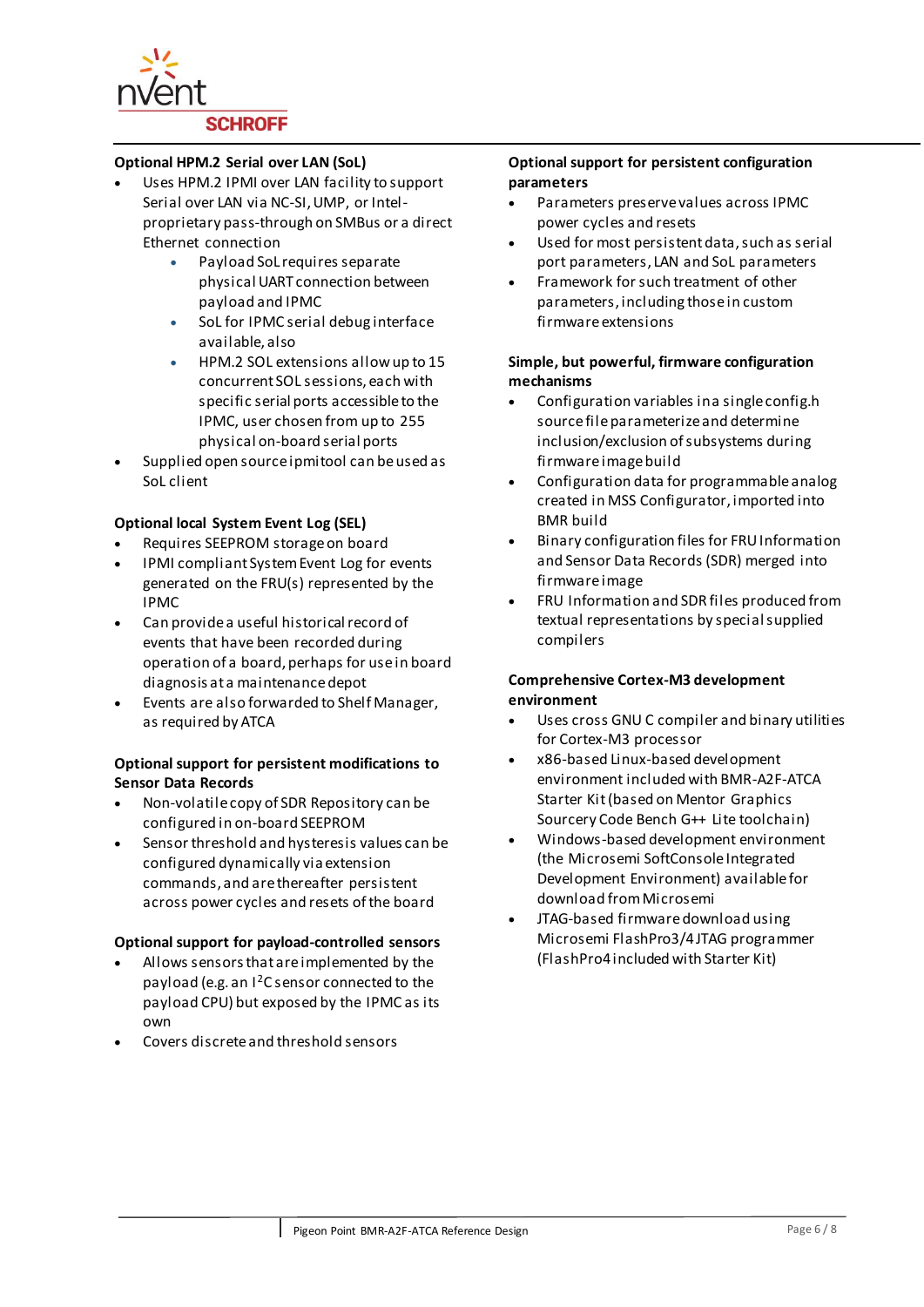

### **Numerous extensions beyond required**

**IPMI/ATCA/HPM.1 commands and functionality**

- Cold Reset
- Warm Reset
- Get Device GUID
- Get System GUID
- Set User Name
- Activate/Deactivate Payload
- Suspend/Resume Payload Encryption
- Get Payload Activation Status
- Get Payload Instance Info
- Get/Set User Payload Access
- Get Channel Payload Support
- Get Channel Payload Version
- Get Channel OEM Payload Info Command
- Get/Set SOL Configuration Parameters
- Get/Set Sensor Hysteresis
- Get/Set Sensor Thresholds
- Get/Set Sensor Event Enable
- Re-arm Sensor Events
- Get Sensor Event Status
- Get Sensor Type
- Get/Set Fan Level
- Get IPMB Link Info
- Get Telco Alarm Capability
- Get/Set Telco Alarm State
- Abort Firmware Upgrade
- Query Self-test Results
- Query Rollback Status
- Initiate Manual Rollback
- Graceful Reboot and Issue Diagnostic Interrupt options in FRU Control command
- Get/Set FRU LED State commands for blue LED
- Lamp Test function of Set FRU LED State command

#### **Rich set of Pigeon Point extension commands**

- All extension commands implemented as IPMI-compliant OEM messages
- Get Status
- Get/Set Serial Interface Properties
- Get/Set Debug Level
- Get/Set Hardware Address
- Get/Set Handle Switch
- Get/Set Payload Communication Timeout
- Disable/Enable Payload Control
- Reset IPMC

l

- Hang IPMC<sup>4</sup>
- Bused Resource Control/Status
- Graceful Reset
- Diagnostic Interrupt Results
- Set/Clear Telco Alarm
- Get Telco Alarm Sensor Number
- Get/Set Payload Shutdown Timeout
- Get/Set Local FRU LED State
- Update Discrete Sensor
- Update Threshold Sensor
- Set EEPROM SDR Data
- Set EEPROM SDR Hysteresis
- Set EEPROM SDR Thresholds
- Reset EEPROM SDR Repository
- Calibrate AFS Temperature Sensor
- Get/Set GPIO Signal State
- Reset Non-Volatile Parameters and Reboot
- Get FPGA Design Version
- Get/Set PWM DAC Level
- Get/Set FRU Info Write-Protect State

#### **Reference Implementation**

A bench top implementation called the BMR-A2F-IPMC-BTR is shown on the next page. In addition to the BMR-A2F IPMC core, the board includes implementations of the optional IPMC features and numerous LEDs, switches and headers to allow lab experimentation with the behavior of the IPMC. Also on the board are components supporting the BMR-A2F-AMCc Carrier IPMC reference design. Below the photo is a block diagram of a BMR-A2F IPMC.

<sup>4</sup> This function is used to test the IPMC watchdog.